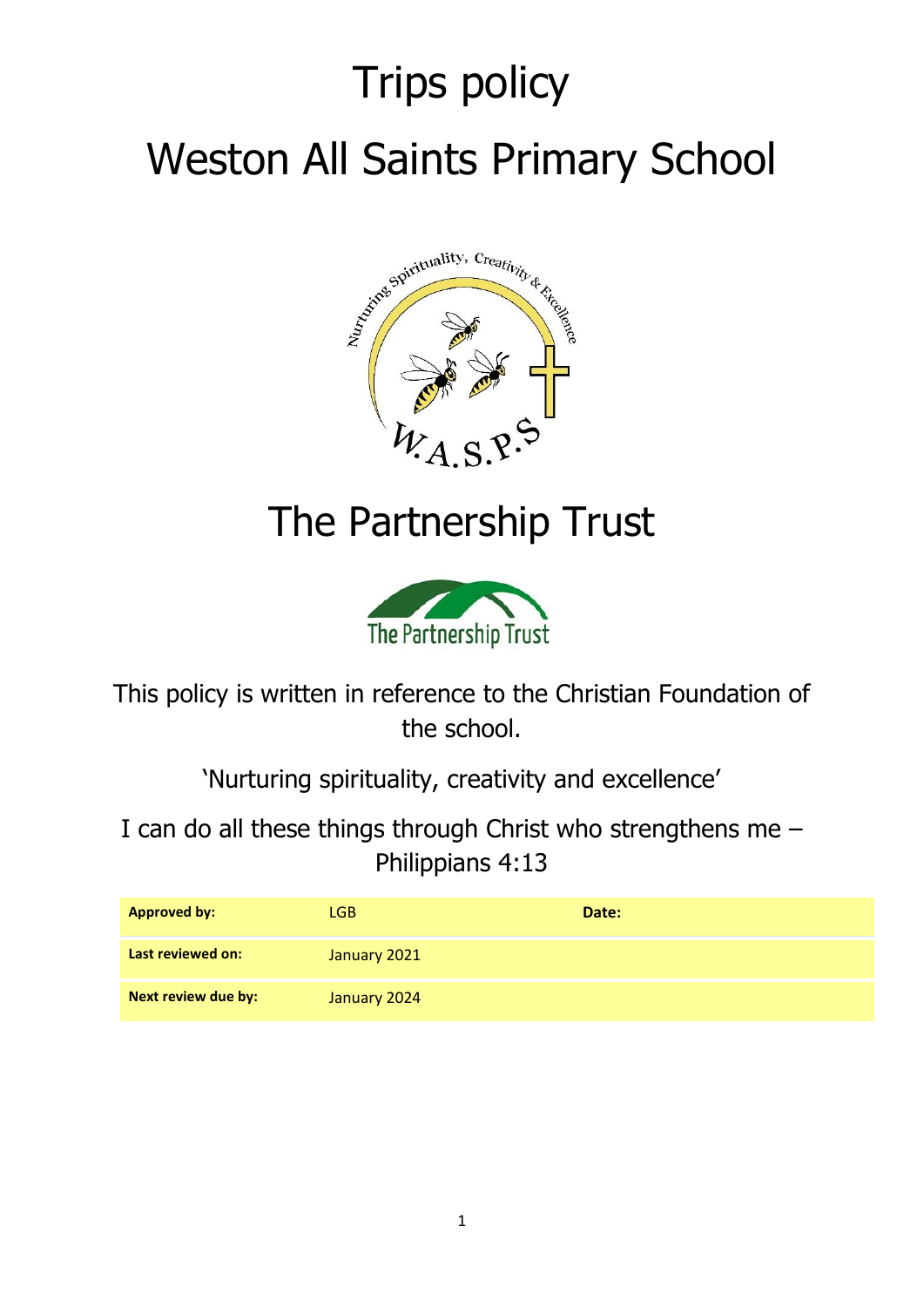#### **1. Introduction**

Outdoor learning and off-site visits can have a profound effect on children and young people and their wellbeing, positively influencing behaviour and relationships, developing self-confidence and raising achievement. In a school, 'real' experiences make learning more engaging, relevant, enjoyable and memorable and are a very important part of the school experience at Weston All Saints C of E Primary School.

The governors and teaching staff believe that off-site activities can supplement and enrich the curriculum of the school by providing experiences which would otherwise not be available to all children. All off-site activities are designed to have an educational purpose, enhancing and enriching the children's learning experiences.

WASPS provide a wide range of outdoor learning opportunities, off-site visits and activities throughout the school year for pupils in all year groups. Some trips explore the nearby village, surrounding countryside or other local schools while for older pupils, longer residential trips are offered.

Due to the Coronavirus pandemic the usual programme of visits was disrupted during 2020. We are aware of DfE guidance [https://www.gov.uk/government/publications/actions-for-schools-during](https://www.gov.uk/government/publications/actions-for-schools-during-the-coronavirus-outbreak/guidance-for-full-opening-schools#educational-visits)[the-coronavirus-outbreak/guidance-for-full-opening-schools#educational-visits](https://www.gov.uk/government/publications/actions-for-schools-during-the-coronavirus-outbreak/guidance-for-full-opening-schools#educational-visits) that it is safe to resume educational day trips and visits within the UK and will add Coronavirus precautions to our Risk Assessments for any trips that take place for the foreseeable future. Further guidance for staff planning trips or outside learning in the "Local Learning Area" is available here: [https://oeapng.info/downloads/download-info/4-4k](https://oeapng.info/downloads/download-info/4-4k-coronavirus/)[coronavirus/](https://oeapng.info/downloads/download-info/4-4k-coronavirus/)

#### **2. Aims and Objectives of Policy**

In this policy we set out clear guidance and procedures to make sure our educational visits and activities (including learning outside the classroom) are thoroughly planned, well-managed, relevant, and enjoyable and that any risks are managed and kept to a minimum, for the safety and health of all pupils at all times. We aim to make our visits available to all pupils, and wherever possible to make them accessible to those with learning difficulties and/or disabilities.

The school has regard to the DfE guidance **Health & Safety : Advice on legal duties and powers** (Feb 2014) Guidance, and the DfE **Guidance for Health & Safety on Educational Visits** (published Nov 2018). This policy has also been written using advice and guidance from the Council for Learning Outside the Classroom (CLOtC) website [\(www.lotc.org.uk\)](http://www.lotc.org.uk/). The Council for Learning Outside the Classroom is a national charity which champions all forms of learning outside the classroom for all ages and abilities across the whole curriculum.

We keep up to date with Health & Safety consultations and make any necessary changes to our procedures in order to apply common sense, ensure continued compliance and best practice.

Additional guidance was obtained from the DfE website [\(www.education.gov.uk\)](http://www.education.gov.uk/) and OEAP National Guidanc[e https://oeapng.info/.](https://oeapng.info/) The Outdoor Education Advisers' Panel (OEAP) is the professional association for outdoor education advisers in England and Wales.

This policy is written to comply with OEAP National Guidance<https://oeapng.info/> which should also be read and understood by all staff involved with offsite visits. In the event of any apparent conflict between the Trust policy, our school policy or National Guidance, then our Trust's policy must be followed and clarification sought from the Educational Visits Coordinator (EVC) or Senior Leadership Team.

**3. Main Body of Policy**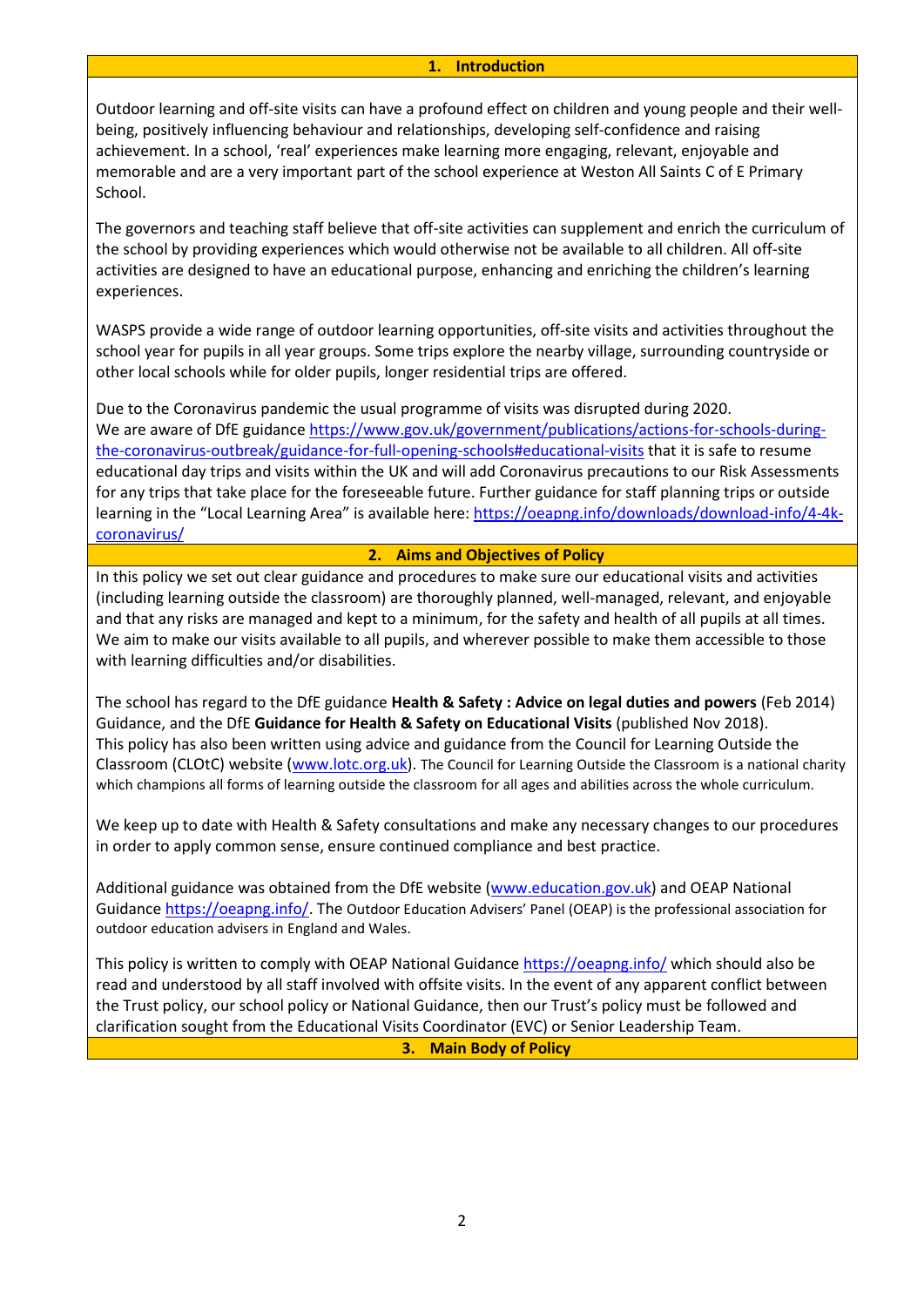#### **Purpose of our Educational Visits**

Our educational visits are provided to:

- enhance curricular and recreational opportunities for our pupils
- provide a wider range of experiences for our pupils than could be provided on the school site or within the classroom alone
- promote the independence of our children as learners, and enable them to grow and develop in new learning environments
- take part in sporting, numeracy, musical, drama and writing competitions with pupils from other local schools
- take part in arts and musical events within the wider community

These visits begin with short excursions into the local area in the Early Years and Year 1, and progress to day trips and a series of residential experiences as pupils reach Key Stage 2.

Off-site visits may be cancelled or postponed on occasion due to circumstances beyond our control.

**Role of the EVC – Educational Visits Co-Ordinator**

The key role involved in the planning and management of all off-site visits is the Educational Visit Coordinator. The coordinator should:

- be an experienced visit leader
- have the status to be able to guide the working practices of other staff
- be confident in assessing the ability of other staff to lead visits
- be confident in assessing outside activity providers
- be able to advise the Headteacher and governors when they are approving trips
- have access to training, advice, and guidance

The Headteacher will ensure that WASPS have a trained Educational Visit Co-ordinator, who has received training by a competent specialist which is refreshed on a regular basis. Formal revalidation is necessary every three years.

The Deputy Headteacher, is the Educational Visits Co-ordinator (EVC) for WASPS. The role of the EVC is to:

- Ensure that risk assessments are completed and handed in prior to off-site visits taking place and when appropriate, individual safety plans and safe working practices
- Support the governing body in any decision on approval
- Assign competent staff to lead and help with trips
- Verify that all accompanying adults have been DBS checked
- Make sure that all consent and medical forms are obtained
- Keep records of visits including any incidents, accidents or near misses and provide after-visit evaluation to aid future visits
- Be the first point of contact for colleagues planning an offsite visit to prove support, advice and guidance
- Organise training and induction of staff

#### **Role of the Visit Leader**

The Visit Leader has overall responsibility for a visit. This includes the learning, development and supervision of the participants and the safety of all, including any other leaders and helpers.

If you are designated as the Visit Leader, you should:

• Be specifically competent for the type of visit, and for any activities you plan to lead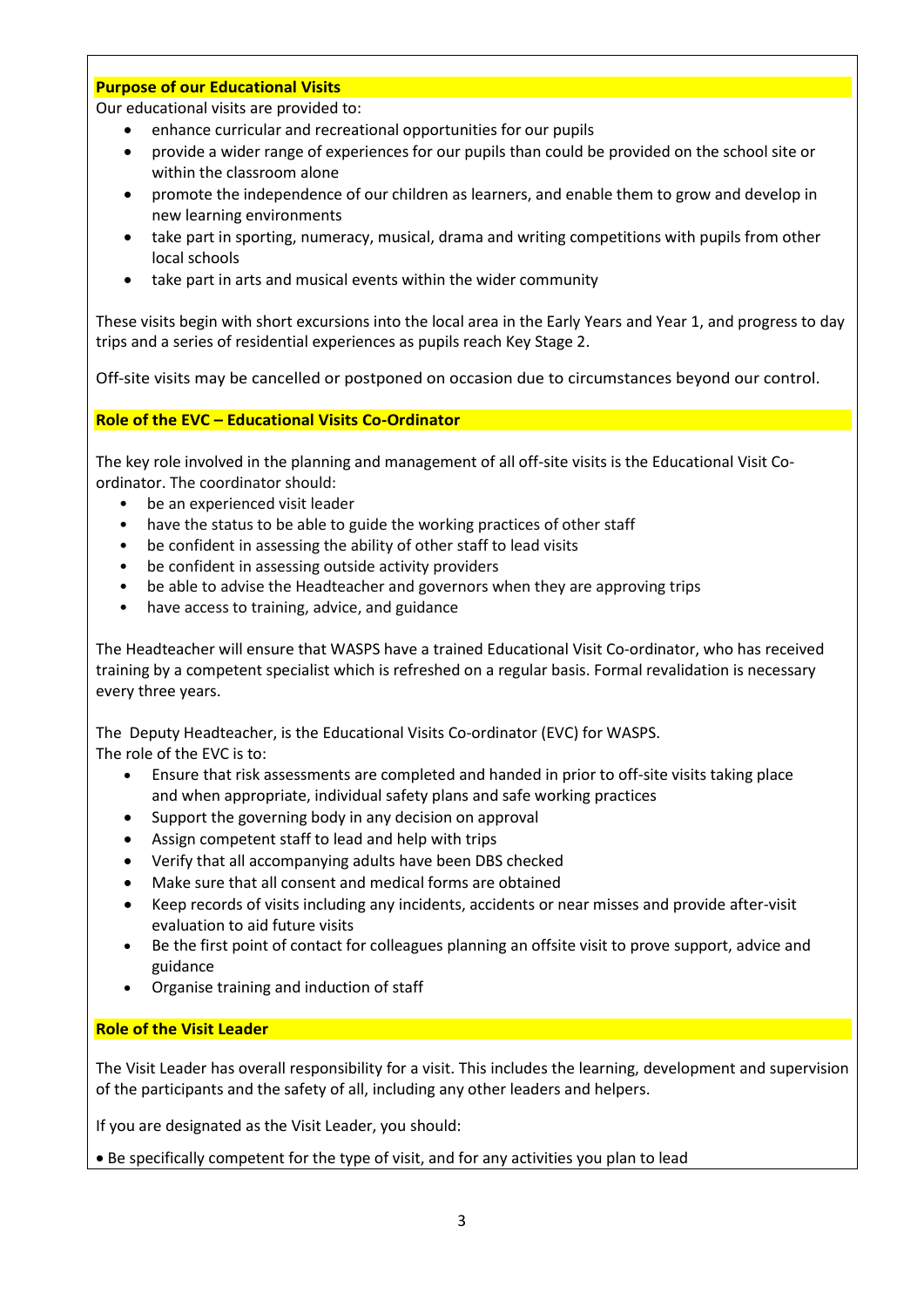• Be approved by your Headteacher to carry out the lead role, including for any specific activities you will lead

• Be able to use the chosen environment or venue(s) to provide a wide range of learning or development outcomes

• Liaise with your school's Educational Visits Co-ordinator (EVC) to ensure that the visit has clear aims and is planned to appropriately balance benefits and risks, and that all staff accompanying the visit meet establishment requirements

• Ensure that there is effective supervision

• Take a lead on risk management. It is good practice to involve all the visit leadership team to ensure wide understanding and to give clarity about what they need to do. It is also good practice to involve young people wherever appropriate

• Define the roles and responsibilities of other leaders and helpers (and participants) to ensure effective supervision throughout the visit, appointing a deputy wherever possible

• Ensure that any Activity Leaders are competent and confident to lead their planned activities, and are approved to do so if this is necessary (e.g. for adventure activities)

• Ensure that child protection issues are addressed (e.g. good safeguarding practice is followed and adults are appropriately vetted and checked)

• Provide relevant information to other leaders including the aims and how they can contribute to achieving these, the location, the participants (age, health information, capabilities, special needs, safeguarding and behavioural issues)

• Ensure that informed parental consent has been obtained as necessary

• Provide relevant information to parents and participants and arrange pre-visit information meetings where appropriate

• Make sure there is access to first aid at an appropriate level

• Ensure that if the visit leadership team includes someone with a close relationship to a member of the group, this is managed to avoid any possible compromise of effective supervision

• Ensure that all leaders and any third-party providers have access to emergency contact and emergency procedure details

• Evaluate all aspects of the visit, both during and after the event

• Report any accidents, incidents or near misses

#### **Volunteers and Trainees**

Volunteers and trainees are sometimes asked to accompany pupils on school trips. They are never asked to take on the role of Visit Leaders or their Deputy.

All volunteers and trainees receive Safeguarding and Child Protection training and are DBS checked by WASPS or in the case of trainees, by their place of study. This is recorded and logged on the school's Single Central Record.

Volunteers are assessed as competent to carry out their assigned role by the teacher that invites them. They will have worked closely with the staff member and pupils. The Visit Leader will ensure that they are fully briefed on the arrangements and supervised.

#### **Parent as Visit Leader**

If a member of staff is the parent of a child taking part in a visit, there is the potential for them to be distracted by the needs of their own child, rather than looking to the needs of the whole group. This could compromise group management, particularly if there is a serious incident.

In this situation, an alternative Visit Leader will be appointed, and the staff member allocated a leadership role without direct responsibility for their own child. Sometimes this may not be possible (e.g. when a class teacher has their own child in their class). In this case consideration will be given to other ways to manage the risk, for example by ensuring that other leaders are available.

#### **Curriculum Links**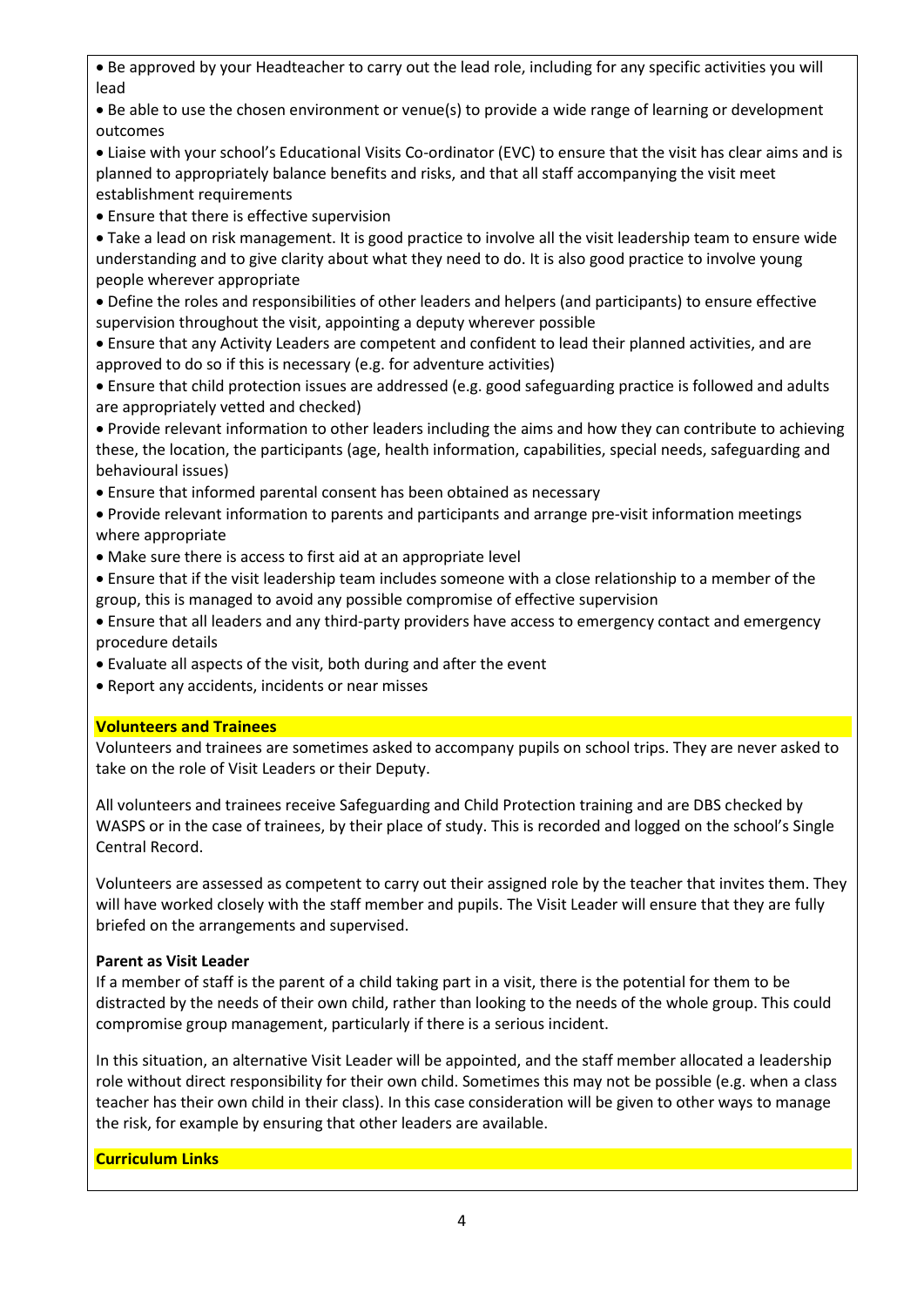For each year group the trips and visits are carefully selected to enhance the curriculum topics being taught in that year.

In addition, pupils from all year groups may be involved in a selection of these trips:

- English visits to inspirational places to inspire creative writing, watching plays and performances at local schools
- Science use of the school grounds, visits to woods, hills and farms, nature trails
- Mathematics participation in local numeracy challenges
- History castle visits, study of the local village history, Georgian architecture, Stone Age landscapes, Roman museum
- Geography use of the locality for fieldwork, village trails, river and canal walks
- Art and design visits to art galleries and to inspirational local areas to draw and paint
- PE a wide range of sporting fixtures, extra-curricular activities and national competitions
- Music a variety of extra-curricular activities including local orchestral competitions and showcases and concerts for parents and local communities
- RE visits to local centres of worship and involvement in city-wide events at Bath Abbey

#### **Sports Activities**

Pupils at WASPS take part in a wide range of sporting events off-site. Some are activities, matches and tournaments played against other schools so pupils may travel to local sports grounds, Bath University campus or other school sites. Other events, including national tournaments and finals, may require the pupils to travel further afield.

The children travel by several means including the school minibus, school Citroen or hired coaches and occasionally in staff vehicles. Seatbelts are worn at all times. Separate insurance policies exist for the minibus and Citroen.

Occasionally and only when necessary parents are asked to organise transport, which may involve some parents providing lifts for children other than their own. If this is the case then staff should make clear that it will not be involved in making these arrangements and will not have any responsibility for them.

Where parents are being asked to organise their own transport, it is important to consider the need for: Information from parents about what arrangements have been made. Communication with parents, in case of delays or 'no shows'. Clear handover of supervision from and to parents at the venue. School should provide transport for any children whose parents are unable to make such arrangements.

The teacher in charge of any off-site sports session will carry out a head count both at the start of the lesson or match and prior to leaving any sports ground. They will have signed permission slips with them for every child which include parental contact details to be used if arrangements change or in the event of an emergency.

Two adults representing the school will always accompany the children in case there is an emergency. A first aid kit is situated in the school minibus and the school Citroen and at least one member of staff accompanying the group or class will be trained in first aid. They will also carry a mobile phone for emergencies.

Staff will use reasonable discretion when in extreme weather conditions (e.g. allowing the children access to plenty of water in the heat and ensuring that children are warmly dressed in the cold).

#### **Adventure Activities : climbing, caving, trekking and water sports**

It is a good practice and strongly recommended for a member of staff to carry out a visit to these locations or Activity Centres during the planning stages of a trip. These kinds of activities should be identified, and risk assessed as part of the visit preparations. Staff managing or leading visits must not decide to add such activities during the trip.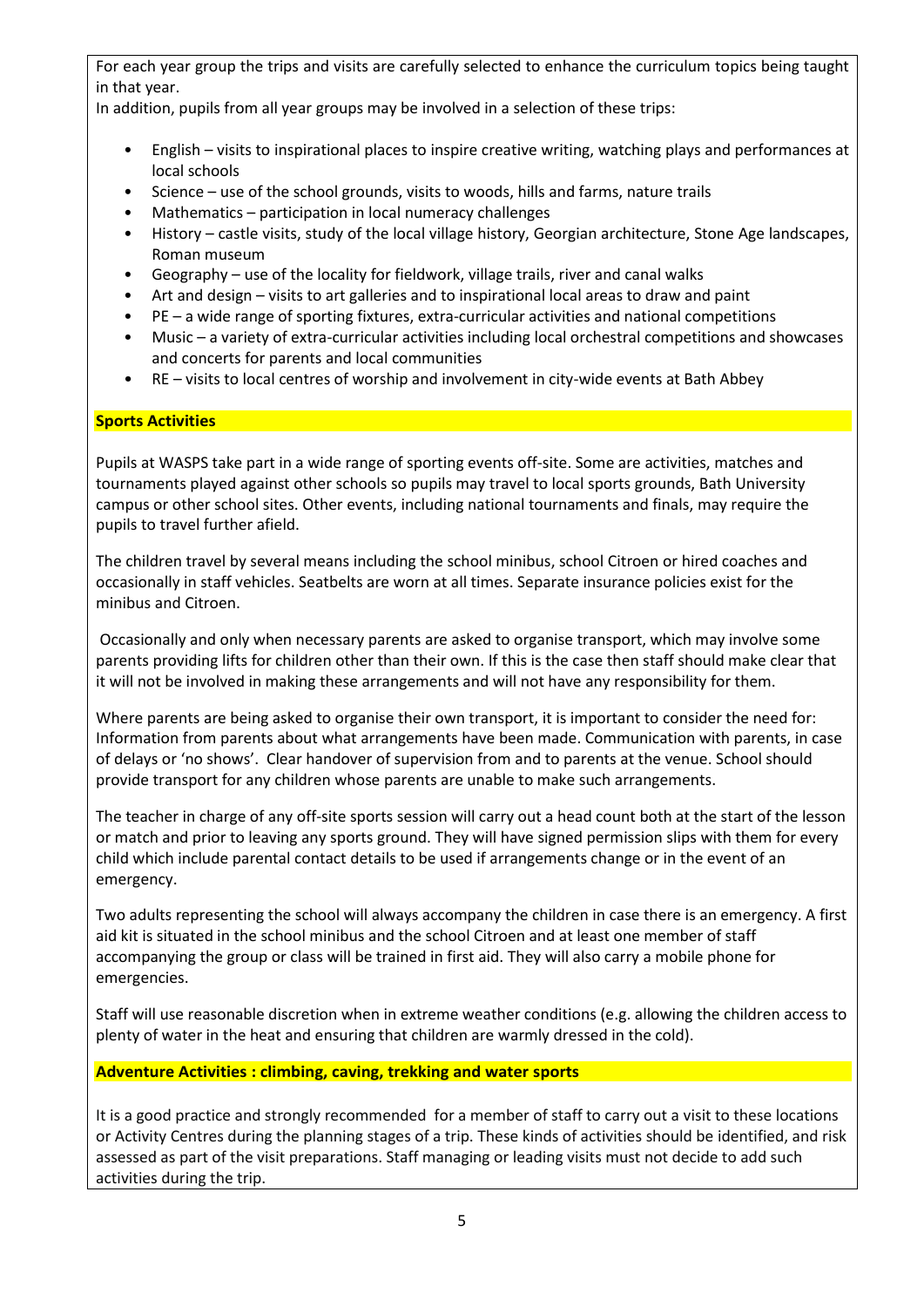Staff must always consider the abilities of the children when assessing risks.

Organisations need a licence to provide some adventure activities. Organisations who hold the LOtC Quality Badge should hold a licence for the activity they provide.

Staff can Find out more about [licensing](http://www.hse.gov.uk/aala/public-information.htm) on the Health and Safety Executive (HSE) website.

#### **Water sports**

When planning water sports, staff must consider the need for:

- **instructors**
- **lifeguards**

Schools should take particular care when using hotel swimming pools and other water leisure activities which may not have a trained lifeguard. Although there are no swimming pool specific health and safety laws, the Outdoor Education Advisers' Panel (OEAP) provides advice when undertaking adventure specialist activities, including swimming. Staff are advised to consult these before planning any such trips.

#### **Residential Activities**

Children in Upper WASPS have the opportunity to take part in a residential visit during the summer term which is linked to a key curriculum topic.

- Year 4 have been on an overnight visit to St Briavel's Castle
- Year 5 have been on a two-day visit to the Isle of Wight
- Year 6 have been on a three-day visit to France which supports their topic of World War Two

A charge may be made for transport, board and lodging, entrance costs to specific places on the itinerary and specialist instruction for certain activities. The cost charged to parents is calculated with regard to the guidance in the Partnership Trust's Charging and Remissions Policy.

The residential visits enable pupils to experience a trip with their classmates which for some pupils may be the first opportunity to stay away from home. They aim to build independence, resilience and social skills within a supportive familiar group whilst learning and having fun.

Detailed risk assessments for all activities and for individual pupils who may have SEND are carried out by the trip leaders and the school Inclusion Lead. Careful thought is given to pupil groups that will be sharing rooms to ensure friendship groups are maintained.

Parents are required to attend a meeting with the Senior Leadership Team in advance of the trip to ensure they are familiar with all arrangements and can share concerns and ask questions. This includes the completion of emergency contact forms and medical and well-being information.

The trips are covered by the school's Risk Protection Arrangement (RPA) insurance policy.

Where additional activities are undertaken on the trip, further insurance cover may be required and sought.

# **Trips Abroad**

Trips abroad can have extra risks and need a higher level of risk assessment.

Schools should make sure any organisation that is providing activities holds the LOtC Quality badge or similar local accreditation.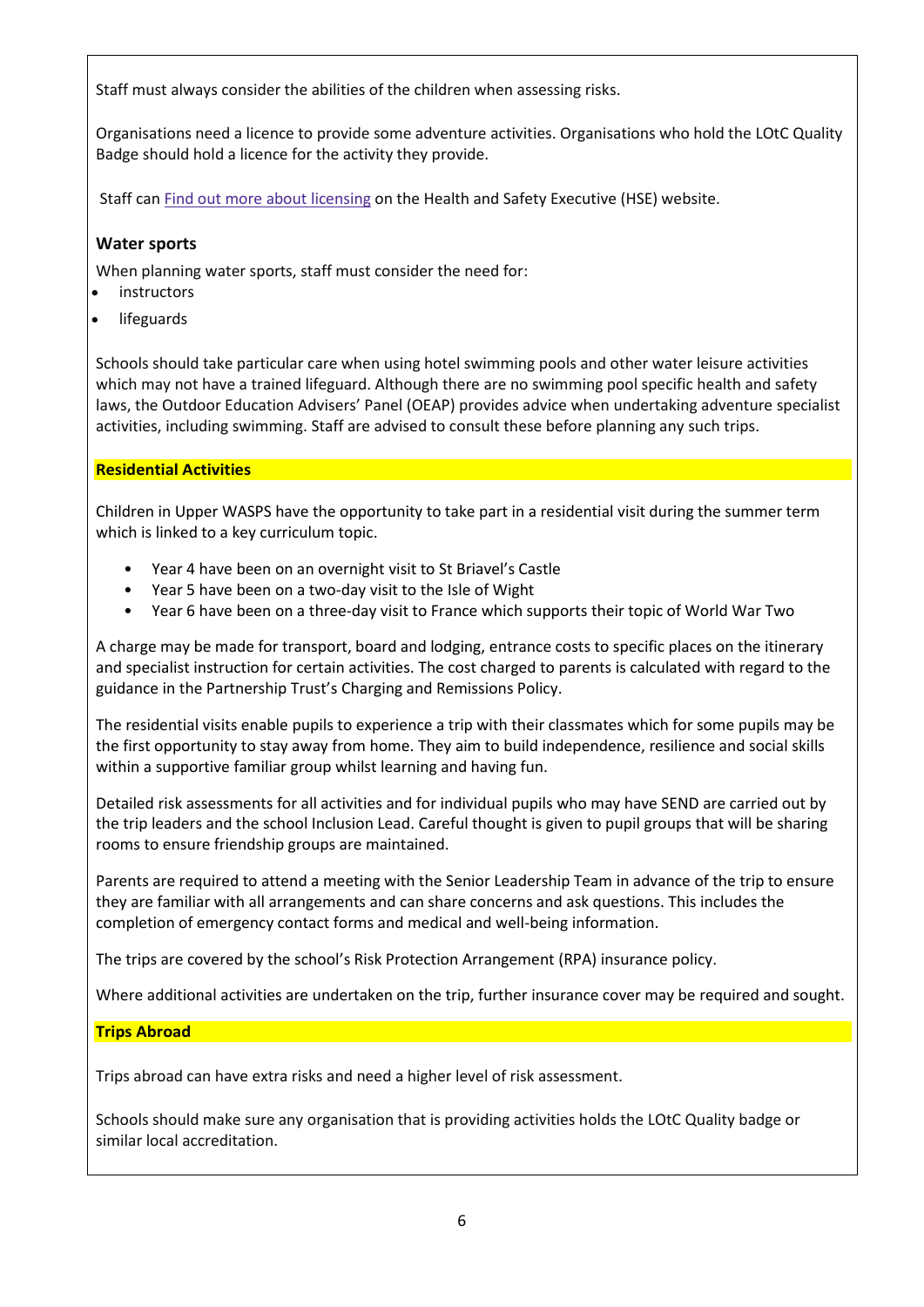The Health & Safety Executive (HSE) does not cover incidents overseas. However, it can investigate work done in Britain to support the trip, like risk assessments. Any injury to or death of a member of staff or a child outside Great Britain may be subject to the law of the land in which the injury/death occurred.

A school could still be liable under civil law for injuries to children that happen abroad as a result of negligence on the part of the school or its staff.

If the trip includes significant risks, such as challenging terrain, going to remote places or extreme climates, staff are advised to follow the guide to the British Standard for [adventurous](https://www.bsigroup.com/en-GB/about-bsi/uk-national-standards-body/what-is-the-national-standards-body/why-standards-matter-for-consumers/consumer-resources/) activities outside the United [Kingdom](https://www.bsigroup.com/en-GB/about-bsi/uk-national-standards-body/what-is-the-national-standards-body/why-standards-matter-for-consumers/consumer-resources/) as the basis for the planning and risk assessment. Organisations employed by the school should follow this too. If they have LOtC Quality Badge then they follow this standard.

Schools should consider the Foreign and Commonwealth Office's detailed guidance on safer [adventure](https://www.gov.uk/safer-adventure-travel-and-volunteering-overseas) travel and [volunteering](https://www.gov.uk/safer-adventure-travel-and-volunteering-overseas) overseas when organising adventure visits abroad. A [teachers'](https://www.gov.uk/teachers-pack) pack is also available.

#### **How visits may be organised**

A teacher or year group lead will normally be responsible for running the visit or activity in consultation with the Headteacher and Deputy Headteacher and the school's EVC.

The teacher will be involved in the planning and management of all their class off-site visits and be the Trip Leader.

As part of this process they will:

- Seek permission from the EVC and Headteacher by completing an Excursion Form
- Complete a letter to parents informing them of the trip to request permission and obtain emergency contact details and lunch choices if applicable
- When checked and authorised by the Headteacher send letter to parents with full details
- Appoint a responsible and suitable Deputy Trip Leader
- Meticulously plan each visit considering health and safety as well as educational benefits
- Ensure there is an extremely robust contingency plan in place
- Seek risk assessments from the provider's website where available
- Write their own thorough risk assessment (using the Trust Risk Assessment template on T:Drive) prior to an activity or visit taking place and passes it to the Headteacher and EVC at least two weeks in advance unless there are exceptional circumstances. It is **essential** that risk assessments are shared
- Ensure that records for the trip and its planning are kept
- Access the Evolve system so that our trips can be risk assessed and all planning documents recorded
- Book the school minibus/Citroen/coach if required with the admin team providing at least two weeks' notice to maximise availability
- If packed lunches are to be offered by the school kitchen, to ensure that they are ordered at least two weeks in advance with consideration given to dietary requirements, allergies and pupil entitlement to Free School Meals
- Share risk assessments and emergency procedure with other adults taking part in the activity
- Ensure medical records, care plans, and pupil profiles are up to date and available whilst off-site
- If the Activity Leader and Headteacher consider it necessary, book additional staff for supervision
- Make sure that all necessary permissions and medical information have been obtained by the school office – chase up any that have not been returned
- Ensure that pupil medication is within date, stored carefully and available whilst off-site to comply with that subject area policy and procedures
- Ensure that they have a working school mobile phone which is switched on and used only for emergency purposes and in line with the Trust's Use of Technology Policy
- Ensure a portable first aid box is available both on the transport and about their person
- Ensure that an Emergency Inhaler Kit and Emergency Epi-pen Kit is brought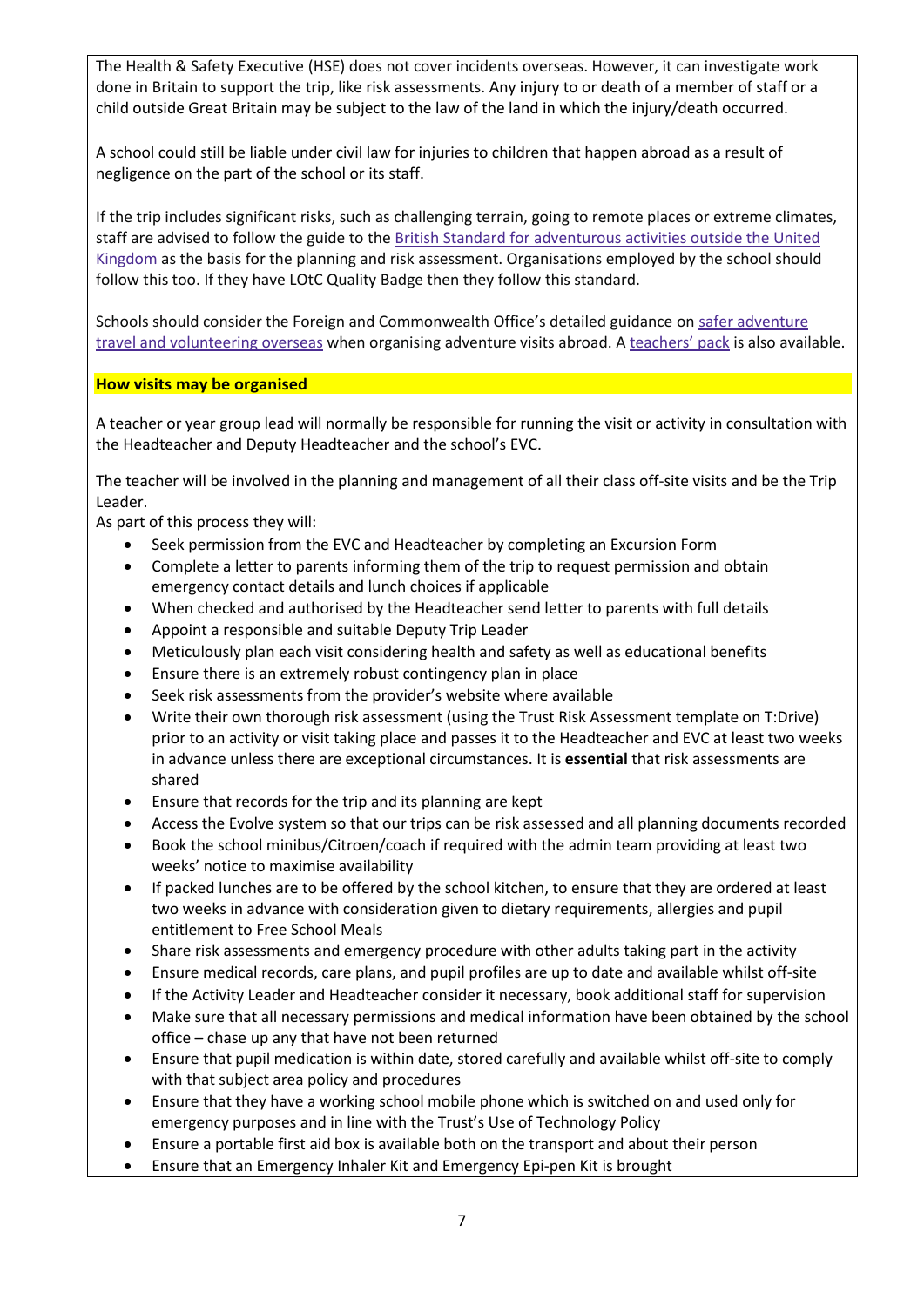- Ensure that a member of staff with a current Paediatric First Aid Certificate accompanies trips organised for pupils in Reception
- 'Checking out' and 'checking in' before, during and after a visit by keeping in regular touch with the Headteacher and / or Senior Leadership Team members at the school with progress updates
- Ensure arrangements for contacting school while away and providing updates for parents and estimated time of arrival back and collection arrangement changes are in place and shared as necessary
- On return from the trip the feedback evaluation form must be completed

Where the activity involves a period of more than 24 hours, an overnight stay, or a journey by sea or air, the Headteacher will seek the approval of the governing body before permitting the activity to take place.

#### **Risk Assessment**

Staff planning an off-site activity should make a preliminary visit to the venue in order to carry out an on-site risk assessment as well as seeking the provider's own risk assessment if appropriate.

Schools using an outside organisation to provide an activity must check they have appropriate safety standards and liability insurance.

The Council for Learning Outside the Classroom (LOtC) awards the Learning Outside the [Classroom](http://lotcqualitybadge.org.uk/) Quality [Badge](http://lotcqualitybadge.org.uk/) to [organisation](http://lotcqualitybadge.org.uk/search)s who meet nationally recognised standards. Staff can check if an organisation holds the LOtC [Quality](http://lotcqualitybadge.org.uk/search) Badge using this link.

If an organisation does not hold the badge, the school must check that they are an appropriate organisation to use. This could include checking:

- their insurance
- that they meet legal requirements
- their health and safety and emergency policies
- their risk assessments
- control measures
- their use of vehicles
- staff competence
- safeguarding
- accommodation
- any sub-contracting arrangements they have
- that they have a licence where needed

The school should have an agreement with them that makes it clear what everyone is responsible for. This is especially important if they will be taking over supervision of the children.

A comprehensive risk assessment must be carried out by the group leader before the proposed visit. This is in addition to any risk assessment that the provider has issued. This will assess the risks which might be encountered on the visit and will indicate measures to prevent or reduce them.

The risk assessment is based on the following considerations:

- What are the hazards?
- Who might be affected by them?
- What safety measures are needed to reduce risks to an acceptable level?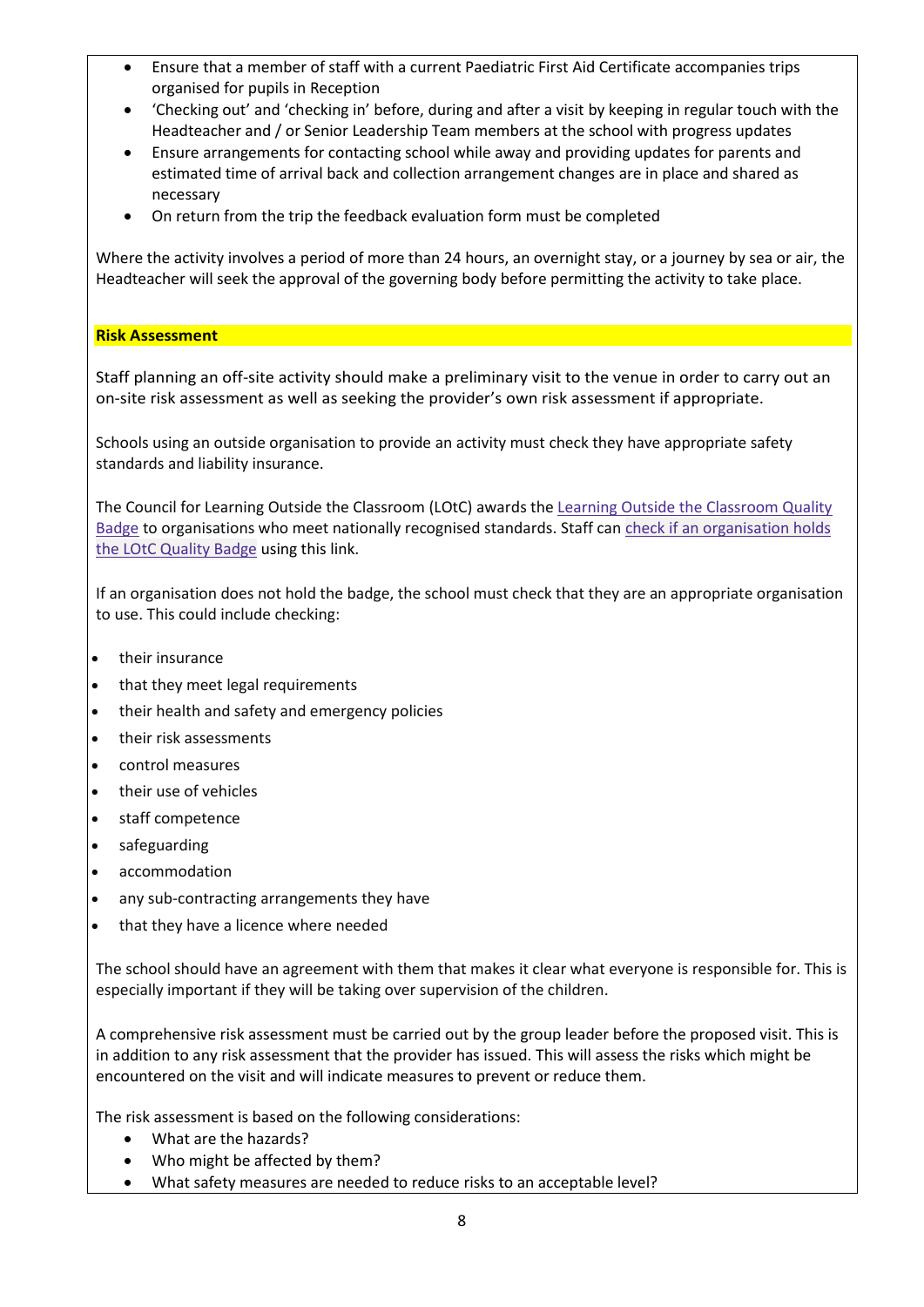- Can the group leader put the safety measures in place?
- What staff : pupil ratios are recommended for the trip?
- What steps will be taken if delayed or in an emergency?
- Do any children have particular allergies or health needs which may require medication to be administered?

A written and dated risk assessment is required for all trips (regardless of whether or not staff have been to a particular place before).

The Trust RA template on *T:Drive – Risk Assessments* should be completed and sent with the Trip Request form to the Headteacher at least two weeks prior to a trip.

Any suggested amendments must be included and the RA resubmitted to be authorised. Once authorised the trip leader must ensure that all adults attending the trip have read and signed the risk assessment before leaving the school.

Once signed, one copy must be taken on the trip by the trip leader and another left with the Headteacher along with the list of pupils who are taken on the trip.

It is important to consider the probable weather conditions at the time of year proposed for the trip, and the trip leader should take careful account of the facilities available, with due regard to the proposed size of the group. They should also assess the site's suitability with regard to the age and any particular needs of the children. They will also consider the venue's own approach to security and to health and safety.

Venues providing instructor-led activities will often have their own risk assessments for particular sessions, and these assessments may be adopted if it is impractical for the group leader to experience the activity beforehand, or if they lack the skills required to make informed judgements about the risks it may involve.

The exact staffing ratios required for different age groups are no longer prescribed however an activity should have sufficient adults taking part to provide a good level of supervision. These ratios provide guidance on appropriate adult supervision:

- 1 adult to 8 pupils in Years 3 to 6 (KS2)
- 1 adult to 6 pupils in Years 0 to 2 (EY and KS1)

These ratios may be adjusted slightly depending on the venue and nature of the trip (for example travelling in the school minibus as opposed to public transport, or if other adults are involved in the activities on site). Any trip will require a minimum of two adults. However, these are minimum guidelines, and may not provide adequate supervision in all cases.

The Visit Leader, and preferably other staff accompanying them, will carry a mobile phone with them in case of emergencies.

A feedback evaluation form should be completed on return from the trip as part of the Risk Assessment review process. This should include the following information:

- Who went on the trip?
- What did they do and when  $-$  the programme of activities and itinerary
- Was the planning reasonable did the Risk Assessment cover all risks adequately
- Provider check

#### **Evaluation of the visit:**

- Were the visit/activity objectives met?
- Was there an accident, incident or near-miss on the visit?
- If there was, what was the resulting action taken?

**First Aid**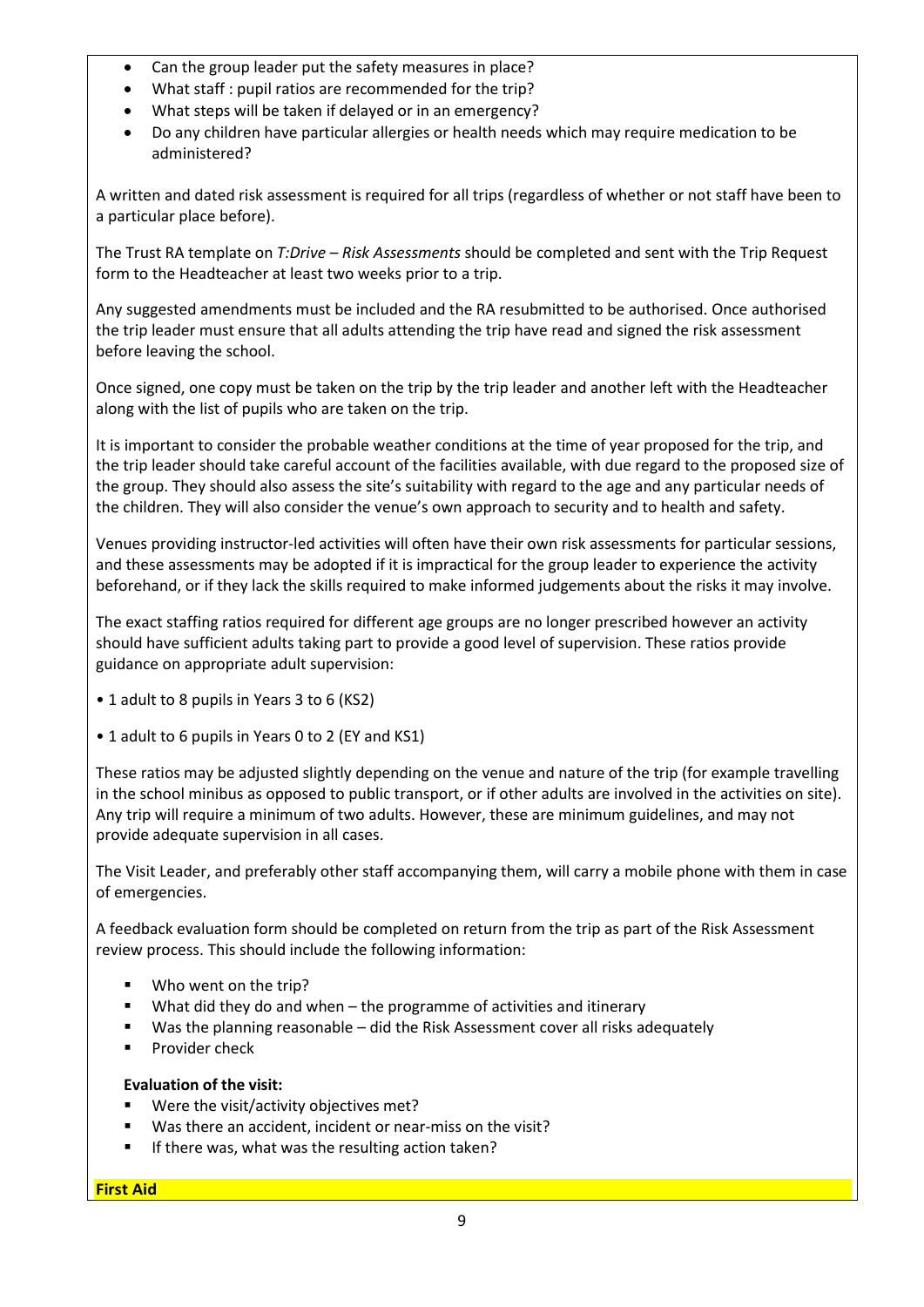At least one adult accompanying the children must be trained in first aid. In the case of Early Years trips, one member of staff must have completed their Paediatric First Aid training.

Teachers must collect a portable first aid kit from the office prior to leaving on their trip, and this should be returned immediately upon their return (and office staff informed if any supplies have been used).

It may be appropriate to take a member of staff with Paediatric First Aid Training on all school trips and visits. The decision of which level of first aid is needed will depend on the context of the group, the likelihood of injuries, the location of the trip and how remote it is.

#### **Safeguarding**

All adults involved with school trips have a responsibility to safeguard and promote the welfare of pupils during outdoor learning, off-site visits and learning outside the classroom. Such visits and activities have many benefits, but there are also potential safeguarding risks which should be considered during the planning process. Visit leaders should ensure that they are informed of any pupils who may be particularly vulnerable or have specific safeguarding needs and ensure that other staff/adults are made aware as necessary.

When activities and visits involve overnight stays, careful consideration should be given to sleeping arrangements, considering issues of privacy and child protection. Pupils, staff and parents should be informed of sleeping arrangements prior to the start of the trip. Attention should be given to ensuring safe staff/participant ratios and to the gender mix of staff.

#### **Inclusion**

It is our policy that all children should be able to participate in educational visits. Where a child with a special educational needs or disability is eligible for a trip, we will make every effort to ensure that s/he is included. We may seek guidance from parents to help us adapt our programme, and we will make any reasonable adjustments to our itinerary to include a child with disabilities. Any such adjustments will be included in the risk assessment.

#### **Transport**

WASPS has its own 17-seater school minibus and if additional seats are needed the school Citroen Picasso can be used.

Occasionally school staff may transport pupils to events if parental permission has been given for this.

Sometimes parents transport their own and additional children to events in their own cars. These arrangements are made between parents and within friendship groups. The teacher in charge will ensure that all drivers have clear directions to the venue.

The costing of off-site activities may include any of the following that apply, taking into account the guidance in the Charging and Remissions Policy:

- A contribution towards transport
- entrance fees
- provision of any special resources or equipment
- any refreshments the school has opted to pay for

Children who are eligible for free school meals will be offered a complimentary packed lunch provided by the school kitchen.

Transport arrangements will allow a seat for each member of the party. It is our policy only to use vehicles fitted with seat or lap belts, and to insist that they be worn by all those participating in the visit.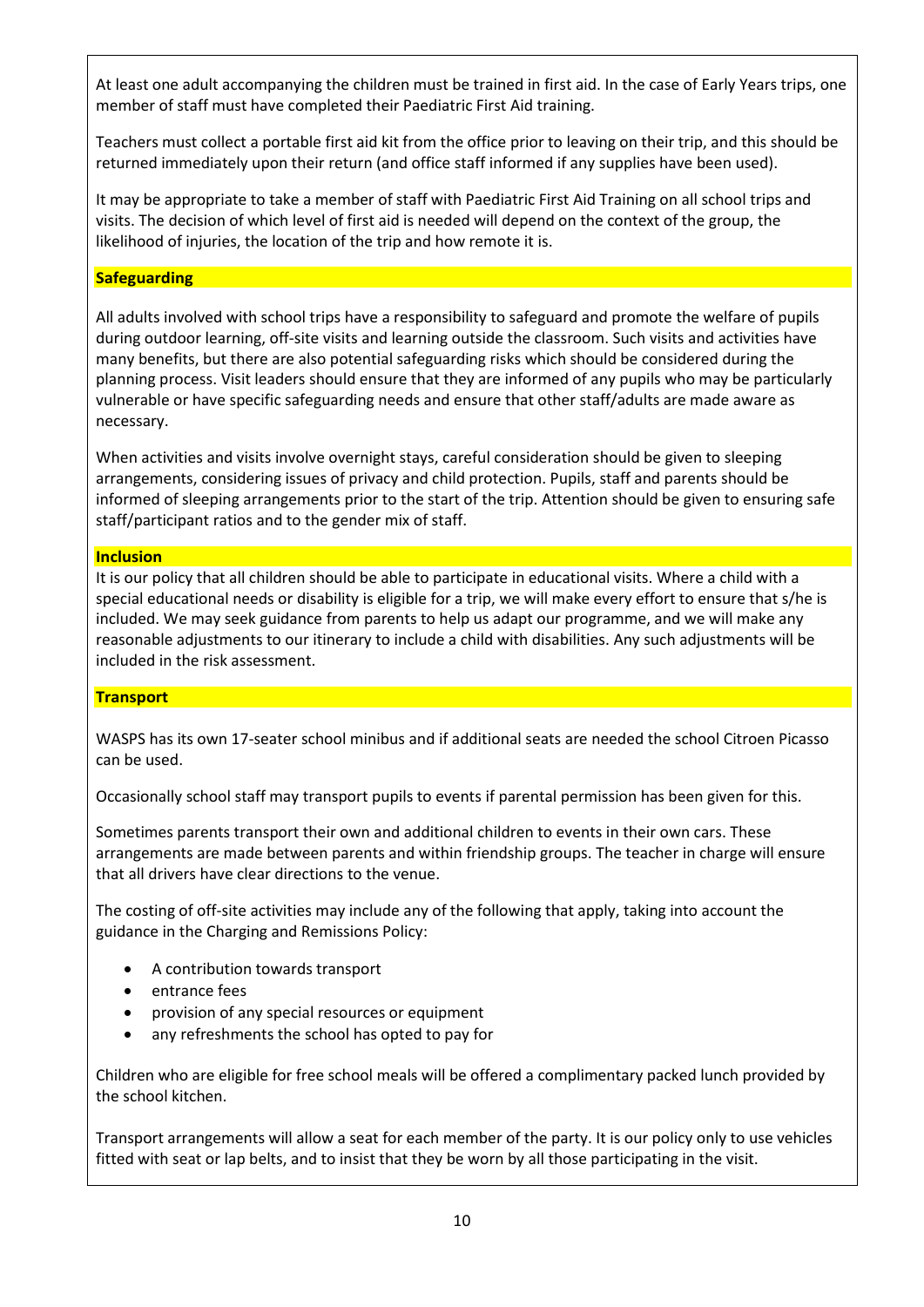All the seats in our minibus have seat belts and we instruct all children, whether travelling by car, minibus or coach, to use their seat belts. Help is provided by staff if needed.

Where a child is required to travel in the Citroen, they are measured to check that they are over 135cm in height. Permission is sought from the parents/carers and a car seat provided by the parent if required.

For anyone driving the school minibus, a copy of the driver's licence is also kept on file. The DVLA online system will be used to check annually for any entitlements, endorsements, disqualifications or penalty points for regular drivers.

Drivers are responsible for safety checking the minibus and Citroen prior to transporting passengers and should complete the checklists provided. Please contact the Site Manager for access to these.

#### **Communication with parents**

Parents give their consent in writing when their children first start at the school for their child to take part in local off-site activities such as trips to the local farm or around Weston Village.

For children at primary school, written consent is not needed for most trips, as they are part of the curriculum. However, it is good practice to inform parents about these trips and give them the opportunity to withdraw their child. Some pupils may have medical conditions or allergies that have not been previously shared with the school as parents did not think certain triggers would to be encountered in the normal school environment.

The parents of children taking part in an off-site activity are provided with all appropriate information about the intended visit in good time.

Parents are contacted and asked to give separate written consent for more significant trips that:

- need a higher level of risk assessment
- are outside normal school hours
- take place in Bath and other locations around the city and beyond
- for the main school trips which occur during the summer term

Parents are provided with details of the costs for off-site activities and are asked to pay via Parentpay. This is made clear to parents in all correspondence about an educational visit at the planning stage. Parents are able to pay for more expensive trips in instalments spread over several months and a schedule for the payments is included with information sent to parents about a trip.

If parents are unable to meet some or all of the cost themselves the school explores alternative ways to fund the trips, including requests to local charities and Pupil Premium funding, so that pupils are not excluded from taking part on the basis of cost.

#### **Further Health & Safety Considerations**

The DfE guidance mentions ten important areas to consider for the types of activities envisaged. The essential elements which usually apply are:

- responsibilities for visits, including pupils' behaviour
- planning visits, including risk assessments and first aid
- supervision, including ratios and vetting checks (for example DBS checks for volunteers on overnight stays)
- preparing pupils, including special and medical needs
- communicating with parents
- planning transport
- insurance
- types of visits
- visits abroad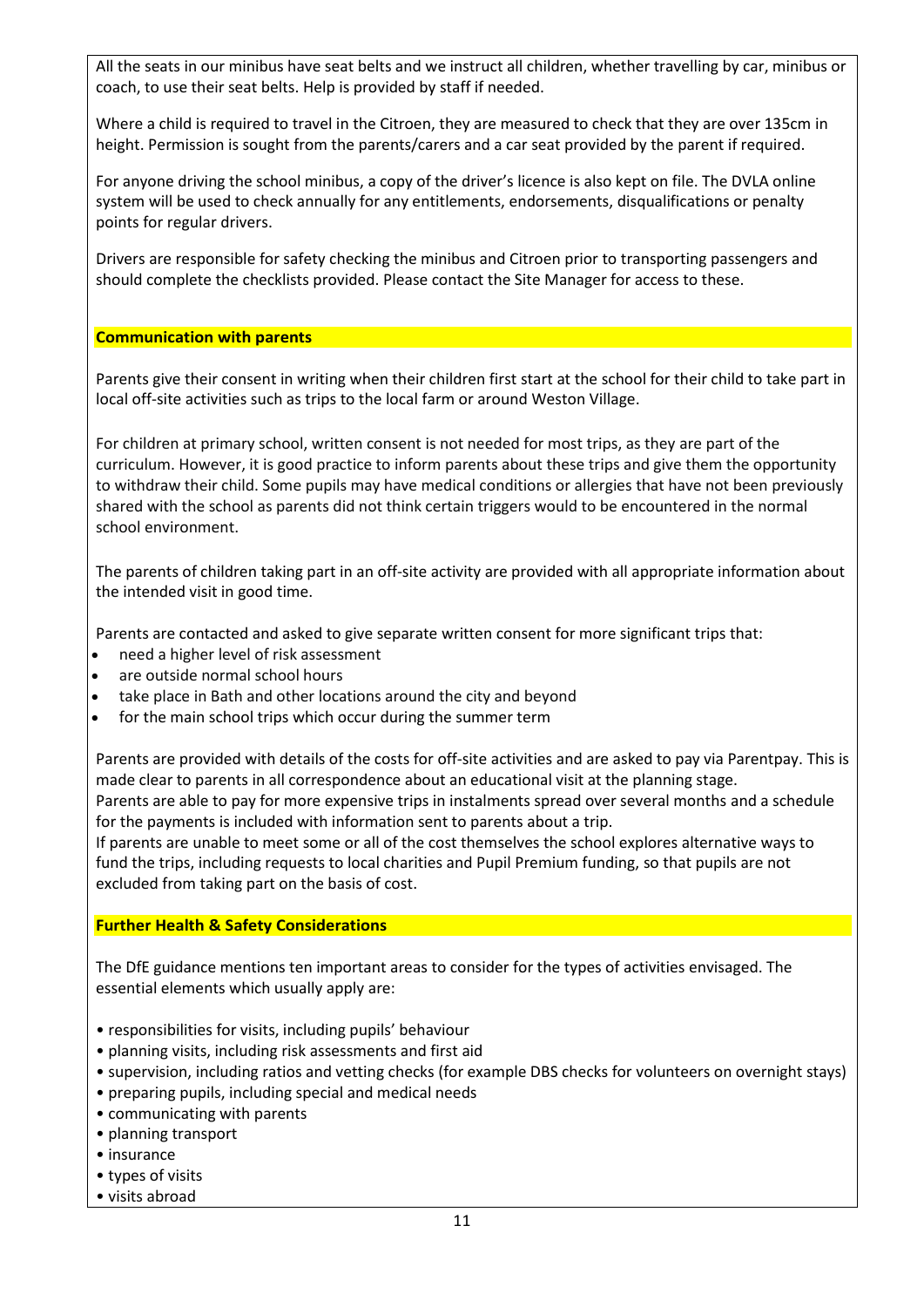• emergency procedures, including contact details and permission for emergency medical treatment if the parents cannot be contacted.

All adults accompanying a party must be made aware, by the Visit Leader, of the emergency procedures which will apply. Each adult should be provided with an emergency telephone number. This will normally be the school number, but where an activity extends beyond the normal school day the home/mobile telephone number of a designated emergency contact should be provided.

The safety of the group, and especially the children, is of paramount importance. During the activity the Visit Leader must take whatever steps are necessary to ensure that safety.

All staff have a common law duty of care and, together with other accompanying adults, they should act as any reasonably prudent parent would do in the same circumstances. This involves taking note of any specific health or medical information and ensuring that children are both safe and well looked after at all times.

The Visit Leader must ensure that all adults taking part in the visit ensure the health and safety of everyone in the group. The Visit Leader will make it clear to children that they must follow the instructions of staff (including those at the venue of the visit) and other accompanying adults, they should behave sensibly and responsibly at all times and must not take unnecessary risks.

Any risks which a teacher attending a venue feels should be highlighted must be reported to the Educational Visits Co-ordinator and/or Headteacher as soon as possible, and they will inform other members of staff if need be. Any significant findings must be recorded in writing on the feedback evaluation form.

Prior to a residential visit parents and pupils are informed of the school's behavioural expectations when groups are representing the school. It is made clear that parents or carers will be contacted to collect any pupil who is unable to follow these expectations. In some circumstances it may be appropriate to have a behaviour agreement in place which is signed by the school, parent and pupil.

If it is felt that the behaviour of an individual pupil is likely to compromise the safety of others, the Visit Leader will discuss with the Year Group Lead and/or Headteacher if there measures to put in place to enable the pupil to take part, especially if part of the curriculum. The Year Group Lead and/or Headteacher may meet with the parents to discuss options so that the pupil can still be included. The decision to exclude a pupil from an educational trip or visit is taken only as a last resort.

This policy should be read in conjunction with the following related policies:

Health & Safety Policy Supporting Children with Medical Needs Risk Assessment Policy Infection Control and Prevention Policy Charging and Remissions Policy Behaviour Policy Inclusion Policy Equalities Policy

#### Further guidance and help is available from:

Health & Safety Executive: School trips and outdoor learning activities http://www.hse.gov.uk/services/education/school-trips.pdf Learning outside the classroom http://www.lotc.org.uk/ Outdoor Education National Advisors Panel: http://oeapng.info/

#### **What to do in an emergency**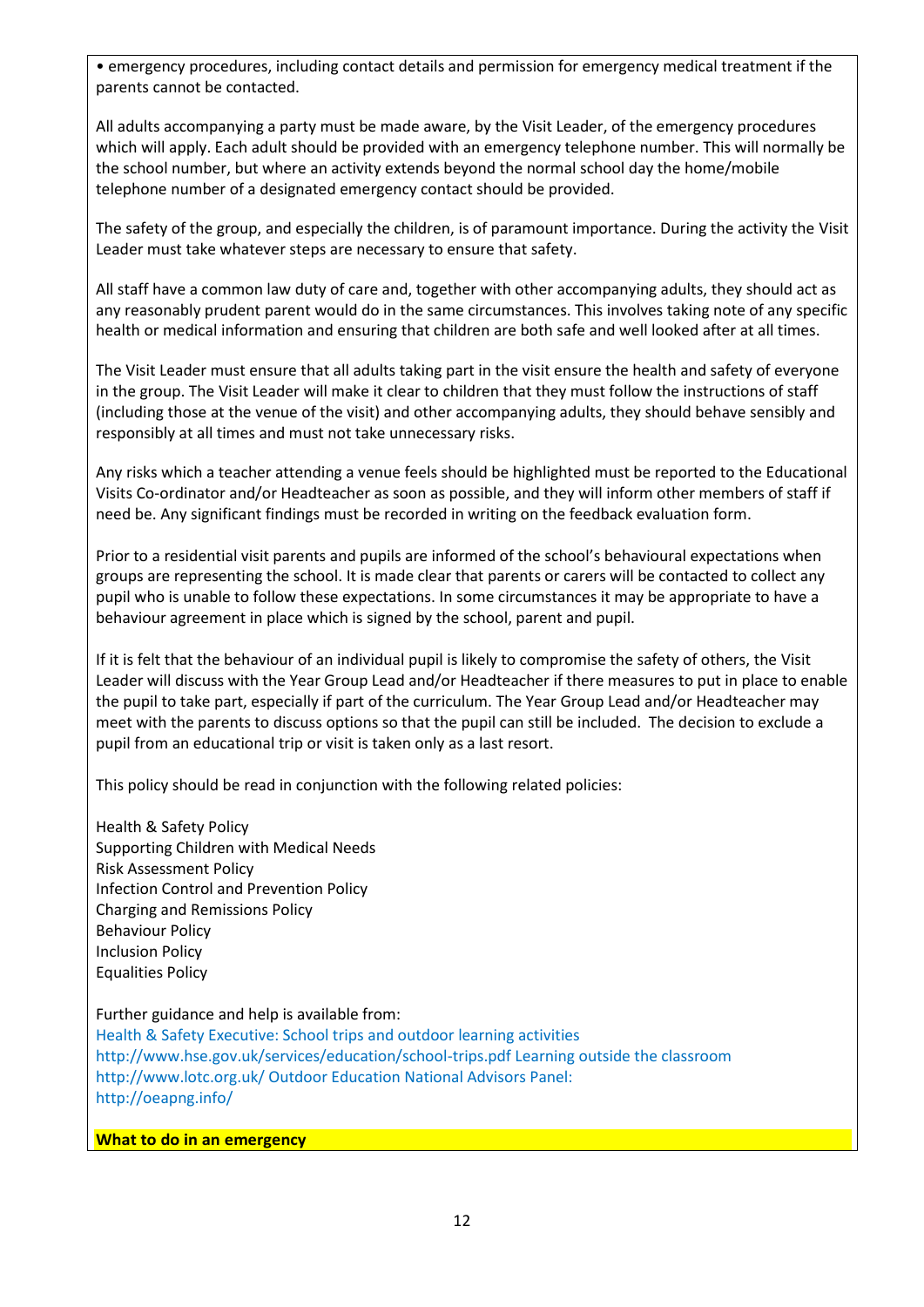WASPS have a written emergency response plan that covers what to do if there is an incident when pupils are away from school. WASPS also has a communications plan that covers how routine communications should be handled, including regular check-ins and calls to reassure people. See Appendix 1.

Visit Leaders should be familiar with these plans.

Schools can get advice on these plans from their outdoor activity adviser or the OEAP [website](https://oeapng.info/) <https://oeapng.info/>

It is also essential that the school has a contingency plan in place before the trip and that the Senior Leadership Team at school know how they can support the Visit Leader, hold copies of all the relevant details and have contact numbers for everyone. The visit leader will also take the school credit card in case of emergency.

The contingency plan should ensure that the following considerations are in place:

- staff know the location of an alternative gathering point if an incident prevents access to the planned location for an activity or the return meeting point
- having a second pick-up point for the coach/minibus
- Access to emergency funding, food, accommodation
- Additional mobile phones

#### **Data Protection**

It is vital for the health and safety of those involved in visits that relevant information is available to leaders and external providers for planning activities, and in the event of an emergency.

Two copies of the information need to be carried in case it needs to be referred to by different groups. Information about staff and participants, including recognisable photographs, is however, subject to data protection law.

The appropriate sharing of personal data for visits is of paramount importance and we will ensure that staff involved in the organisation of school trips and visits are fully aware of our responsibilities under GDPR and that parents and carers are provided with the details of how we will share their information.

#### **4. Publication of Information**

This policy is written to comply with OEAP National Guidance <https://oeapng.info/> which should also be read and understood by all staff involved with offsite visits. In the event of any apparent conflict between the Trust policy, our school policy or National Guidance, then our Trust's policy must be followed, and clarification sought from the Educational Visits Coordinator (EVC) or Senior Leadership Team.

#### **5. Review of Policy**

It is the responsibility of the Headteacher to monitor and evaluate the effectiveness of this policy. This policy will be formally reviewed every two years; however, it will be amended earlier if legislation or school procedures change prior to that time.

| This policy will be reviewed every 2 years |                                                     |  |
|--------------------------------------------|-----------------------------------------------------|--|
| Title                                      | Educational and Off-Site Visits & Activities Policy |  |
| Date Created                               | November 2020                                       |  |
| Author                                     | H Folkes                                            |  |
| Approved by                                |                                                     |  |
| Next review date                           |                                                     |  |
|                                            |                                                     |  |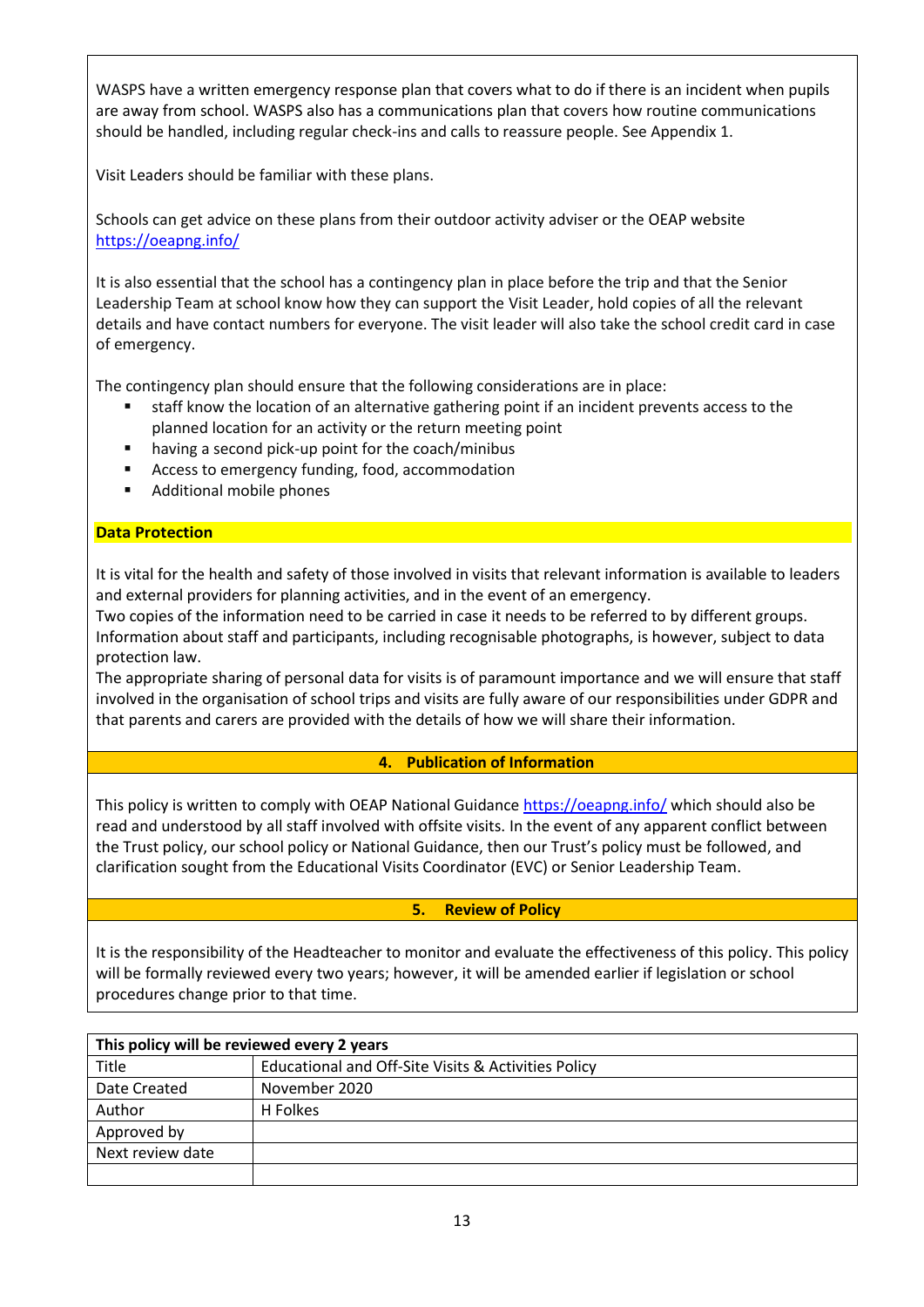# Appendix 1

# EMERGENCY NUMBERS and EMERGENCY PROCEDURES

- When preparing for off-site trips type in your establishment details at the bottom, then copy and laminate this sheet.
- If going abroad add the local emergency services number and you may wish to translate extra copies of this document into the language of the country you are visiting.
- Take it with you along with medical and emergency contact details for your pupils and staff/volunteers.
- Copies of this sheet should be made and put on display in all vehicles being used and held by party and deputy party leaders who must travel in separate vehicles, if more than one, or at either end of a single vehicle. (Tell the volunteers and children about the form in case it is you who are affected by an incident.)

# Emergencies and Critical Incidents - Guidance for Leaders

See also documents 4.1a "Avoiding Accidents and Emergencies" and 4.1b "Emergencies and Critical Incidents – Overview", which includes definitions of the terms 'Emergency' and 'Critical Incident'.

In this document, the generic term "emergency" is used to include both an Emergency and a Critical Incident. Most incidents that happen during off-site visits can be dealt with by the visit leadership team. However, some incidents can be serious or beyond the ability of the visit leadership team to cope with and require support from the establishment and/or the employer. By their nature, emergencies are usually unexpected and can therefore be stressful. However, training and careful pre-planning of what to do beforehand can reduce the trauma of being caught up in one.

In planning for and dealing with emergencies, you should follow any specific guidance provided by your establishment and/or employer. Your establishment should have an Emergency Plan – see document 4.1d "Emergencies and Critical Incidents – Guidance for Establishments".

# Before the Visit

#### Emergency Procedures

Visit Leaders should agree Emergency Procedures with their Educational Visit Coordinator (EVC) or Headteacher. These should include instructions of how to alert the 24-hour (i.e. constant cover) Emergency Contact in the event of an emergency, as well as other actions for the visit leadership team. See document 4.1g "Model Emergency Procedures for Visit Leaders".

All members of the visit leadership team should have easy access to a copy of the Emergency Procedures throughout the visit (e.g. on laminated cards) and be able to take action if there is a problem. If the visit will involve remote supervision, participants should have an appropriate version of the Emergency Procedures and be trained in how to apply them.

#### **Training and Practice**

During an emergency you will not have time to read this guidance – you will be reliant on training and effective practised systems. Emergency Procedures should be regularly tested, and all members of a visit leadership team should be able to deal with an incident, including alerting the establishment in the event of an emergency.

Practical training and practice can help leaders and participants to switch into emergency mode when needed. You should consider practising various realistic scenarios and emergency drills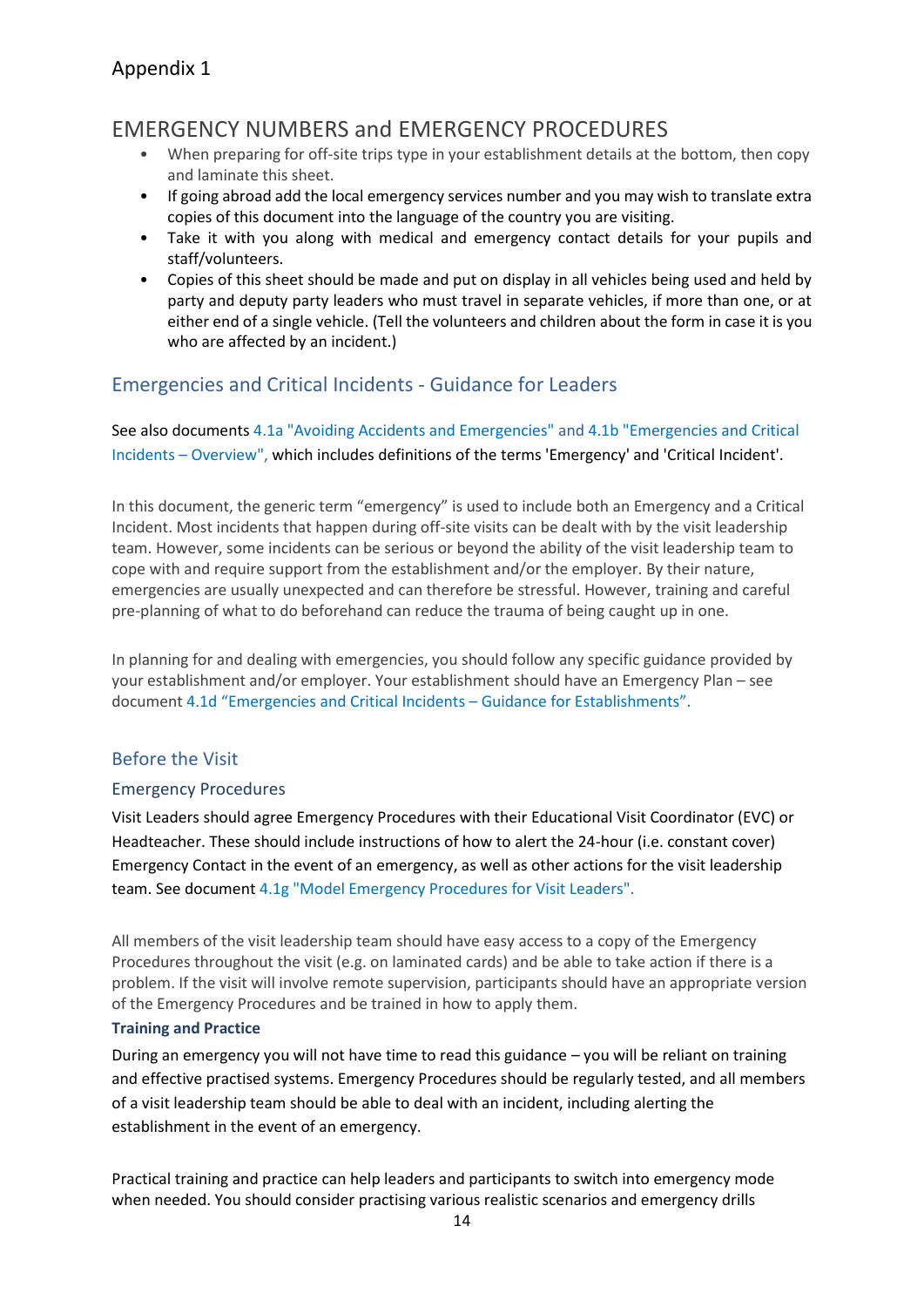relevant to the type of visits you lead (e.g. coach or minibus breaking down on a motorway, rapid group collection/head count in a public place, fire drills at any accommodation). It is good practice to involve participants in planning and practising for incidents and emergencies, unless there are reasons why this would be inappropriate.

#### **Communications**

Communications can become swamped during an emergency, particularly if parents/media are trying to call for news. Phone numbers which are not in the public domain should be agreed to maintain communications in the event that primary channels become overwhelmed. Parents should not be given the telephone numbers that activate the establishment's Emergency Plan or the employer's Critical Incident Plan.

Ensure that mobile phones have enough credit, are charged and, if necessary, are **w**aterproof/ weatherproof. Check whether there is mobile coverage from your provider in the area of your visit. Carry alternative means of raising the alarm where necessary (e.g. VHF radio, Personal Locator Beacon, EPIRB).

If the visit is overseas, ensure that your phone(s) are enabled for roaming and that your establishment's phones (including the Emergency Contact phones) are enabled to make overseas calls.

#### **First Aid and Medical**

You should ensure that there is an appropriate level of first aid cover for the nature of the visit and ensure that first aid kits are appropriately stocked and accessible. See document 4.4b "First Aid".

Basic first aid is not complicated, and many lives could be saved each year if more people knew how to open an airway, place a casualty into a safe airway position and deal with major bleeding/shock. Good practical first aid training is an excellent way to provide young people with a useful life skill while enhancing their self-esteem and self-confidence. It is also an excellent team building/group work activity. It is, therefore, good practice to provide some form of first aid training (whether certificated or not) to all young people and staff.

Ensure that all individual medical needs are known and that leaders are competent to handle them. See document 4.4d "Medication".

# During the Incident

#### Emergency Procedures for Visit Leaders

These procedures are based on the guidance in documen[t 4.1c "Emergencies and Critical Incidents](https://oeapng.info/downloads/download-info/4-1c-emergency-procedures-for-visit-leaders/) – [Guidance for Leaders".](https://oeapng.info/downloads/download-info/4-1c-emergency-procedures-for-visit-leaders/)

You should tailor them for your establishment and the types of visit that it organises. In doing this, you should consider the SAGE variables:

- Staff size and experience of the leadership team, participant/staff ratio;
- Activities what you plan to do;
- Group number of participants and their age, behaviour, needs, abilities etc.;
- Environment remoteness from help and from the establishment, possible weather, nature of the venue/location/terrain.

You may find it useful to have standard procedures tailored for the different types of visit that the establishment organises (e.g. local visits, day visits further afield, activities in wild country, residential trips, overseas visits).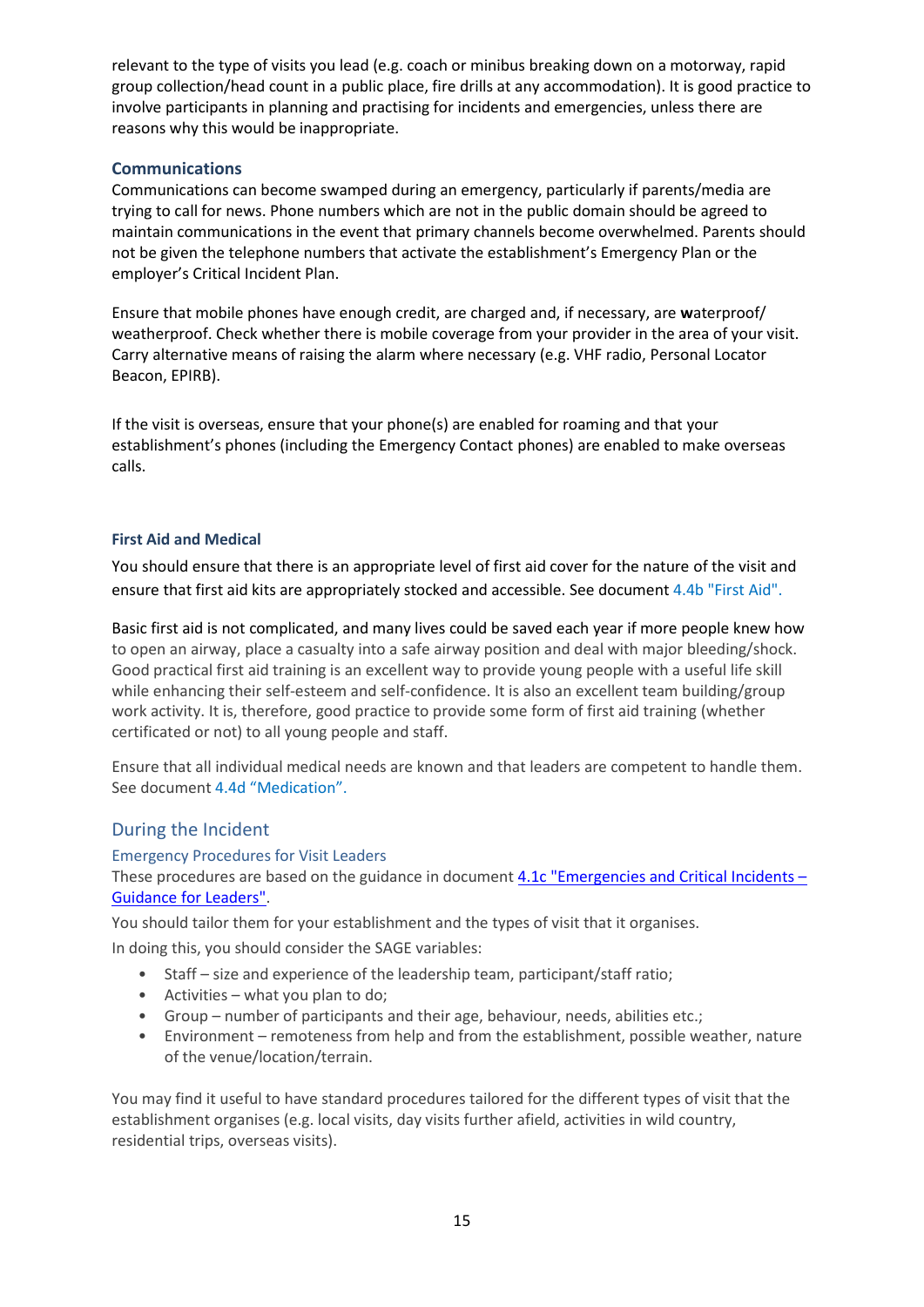All members of the visit leadership team should have easy access to a copy of the procedures throughout a visit (e.g. on laminated cards) and be able to take action if there is a problem.If a visit involves remote supervision, participants should have an appropriate version of the procedures and be able to use them.

The Visit Leader should take charge of an incident and follow the agreed Emergency Procedures unless and until relieved by the emergency services or by an appropriate member of employer/ establishment staff.

If the Visit Leader is incapacitated, all members of the visit leadership team should be able to take charge and to at least initiate the Emergency Procedures.

The sequence of actions depends upon the nature of the emergency.

#### **Immediate Action**

1. Ensure your own safety.

2. REMAIN CALM - assess the situation, establishing the nature and extent of the problem but ensuring that they do not put themselves or others at further risk.

3. Make sure all members of the party are:

- a. accounted for;
- b. safe;
- c. adequately supervised;
- d. briefed to ensure that they understand what to do to remain safe;

4. Allocate roles to other leaders and/or suitable participants. An effective emergency response requires several things to happen at once and the Visit Leader cannot attend to casualties, ensure that others in the group are moved to a safe place and kept safe, call for help from the emergency services, instigate the Emergency Procedures and keep notes of the incident all at the same time.

5. If there are injuries, take action to establish their extent and administer appropriate first aid. Aim to:

- a. Preserve life;
- b. Prevent the condition worsening;
- c. Promote recovery: treat for shock; reassure and keep warm.

6. Contact the appropriate emergency service(s) – in the UK dial 999 or 112 for the police, fire and rescue, ambulance or coastguard (for mountain/cave/mine rescue ask for the police); if overseas, ensure that your Emergency Procedures include the appropriate numbers. They will guide you through the information they need but this will include:

- a. Your name and the name of the group/establishment;
- b. Location;
- c. Nature of emergency and number of injured persons;
- d. Action taken so far.

7. Alert your Emergency Contact. You may be in shock and need support. News travels fast and your establishment/employer will need accurate information.

8. Control any communications by the rest of the group. Rumours spread very quickly and can cause serious and unnecessary upset.

9. Avoid splitting the group – unless it is the only way to get help – and leave nobody on their own.

#### **Secondary Action**

Uninjured group members should be moved to shelter or away from the immediate vicinity of any casualties. Ensure that they: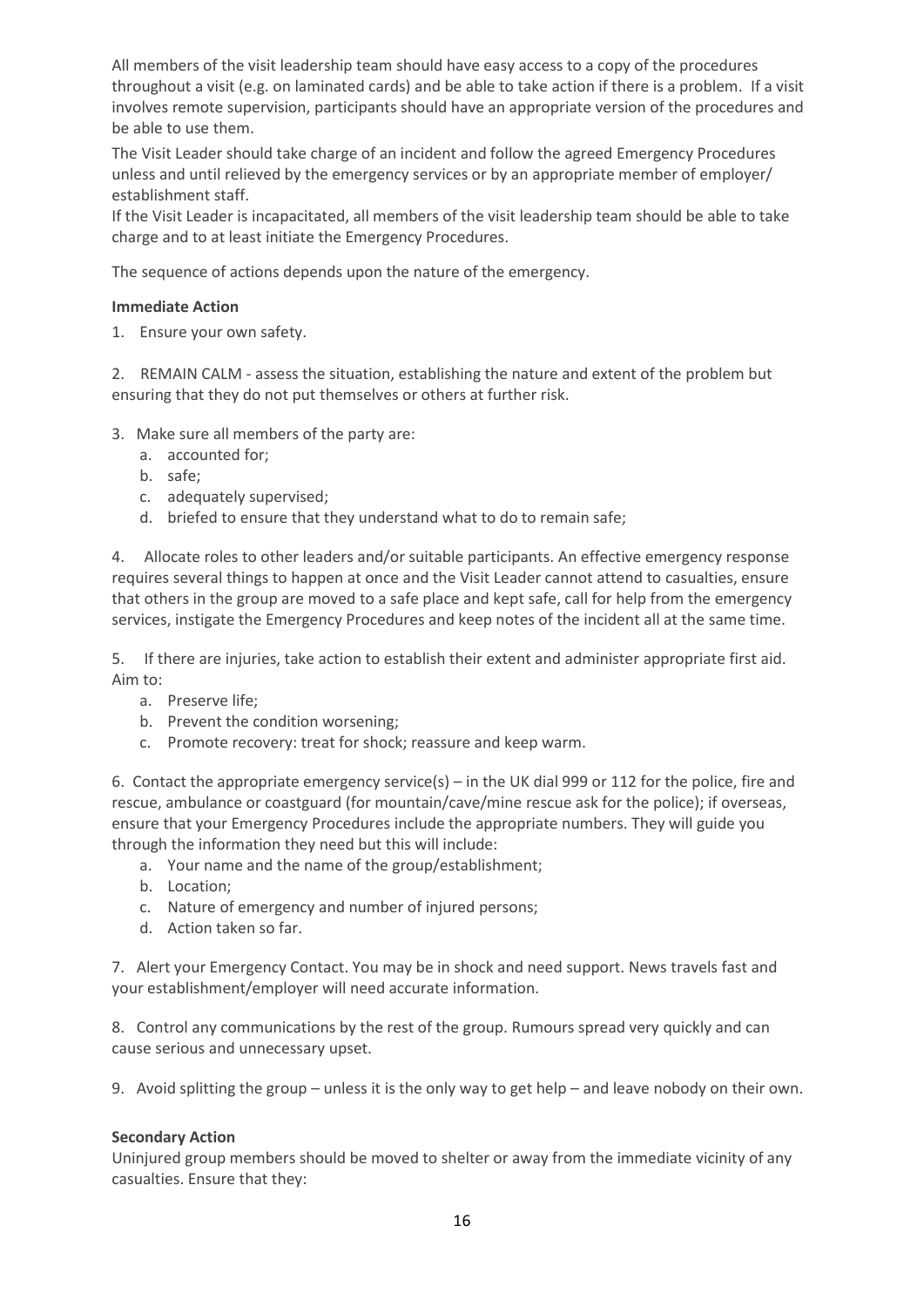- are adequately supervised throughout;
- are returned as early as possible to base;
- receive appropriate support and reassurance.

Ensure that an appropriate adult accompanies any casualties to hospital, taking with them parental consent forms and medical information for the injured persons.

Consider other people who may need contacting, and whether this is better done by visit staff or establishment/employer staff, e.g.:

- Other groups who are part of your visit;
- Embassy/Consulate/High Commission if abroad;
- Local accommodation/contact;
- Tour operator/provider;
- Insurer.

Direct contact with a parent of a group member from the scene of the incident should be avoided. This task should be carried out from the establishment home base by senior staff.

DO NOT speak to the media, and do not admit any liability or sign anything. Refer all media or legal enquiries to the appropriate person at your establishment or employer.

It is useful to keep an accurate record of events and actions as close to real time as possible. Any leader with spare capacity should, therefore, keep notes – see the section below on Recording the Incident.

Maintain contact with the emergency services and the establishment/employer contact until the emergency is over.

Continually monitor, reassess and review – ensure nothing has been forgotten and all leaders and participants are coping, cared for and secure.

#### **Recording the Incident**

Make an accurate record of all details as soon as possible – do not leave this until later when your memory of details may be confused. If it is appropriate to do so, take photos.

Record the following:

- Time and date of the incident;
- What happened;
- Accurate location;
- Names of casualties and details of injuries;
- Names of others involved but not injured;
- Relevant environmental information (e.g. weather, ground/water conditions);
- Actions taken, including all communications;
- Details of any moves from the incident site (times, who moved, where to, how);
- Names and contact details of witnesses;
- Registration numbers of any motor vehicles involved;
- Proposed actions.

#### After the Incident

Consider the emotional needs of any staff, participants and others who may have been adversely affected.

- If necessary, provide an accurate detailed statement to your establishment or employer.
- Follow your employer's and establishment's reporting requirements, including completing any accident and incident forms and complying with RIDDOR regulations.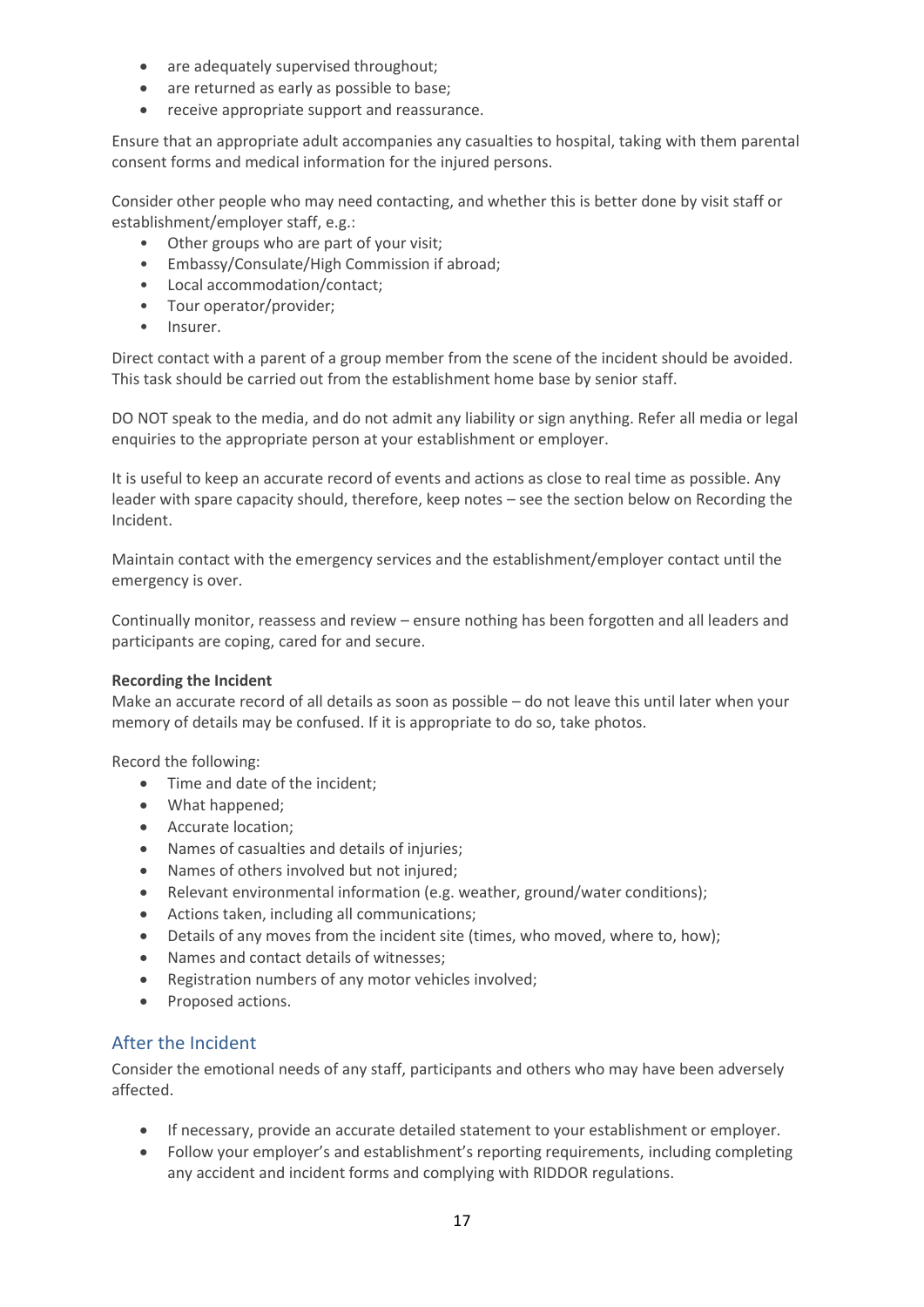• Review the lessons learned and ensure that these feed into future visit plans, emergency plans and staff training. Share the experience and learning with colleagues.